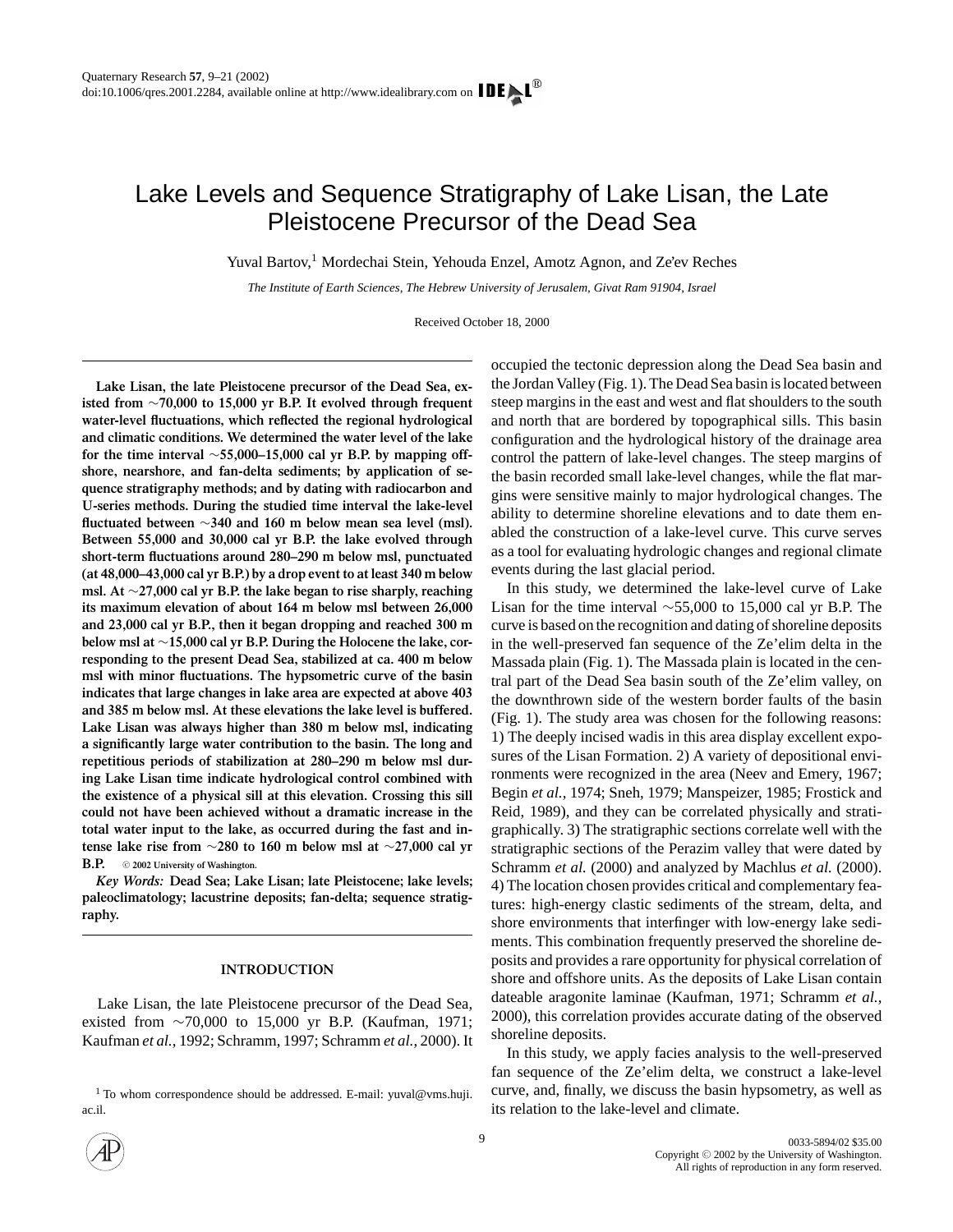

**FIG. 1.** (a) Location map of the study area. (b) Shaded relief map of the Dead Sea basin–Jordan Valley. The dark line marks the extent of Lake Lisan at 164 m below msl. (c) Present-day north–south topographic section along the Dead Sea basin–Jordan Valley, with four subbasins (Basins A to D) and the proposed high stand at 164 m below msl.

# **STRATIGRAPHIC ANALYSIS**

## *Late Pleistocene Sediments in the Massada Plain*

The exposed late Pleistocene sediments in the Massada plain comprise the Samra Formation and the overlying Lisan Formation (Fig. 2). The uppermost part of Samra Formation consists of interlayered aragonite lamina, and carbonate sand and silt. The Lisan Formation was deposited in two environments: (a) an offshore environment with alternating aragonite and detrital laminae consisting mainly of silt-sized calcite, dolomite, and quartz; and (b) a shore–delta environment with clastic sediments, which consist of sand, pebbles, and boulders.

The Lisan Formation is divided here into three members, which are bound in offshore sections by prominent gypsum layers that were traced laterally over a large distance basinwards (Fig. 2). The Lower and Upper members in the offshore sections consist mainly of alternating laminae of aragonite and silt-sized clasts, while the Middle Member contains large portions of sandy layers. This stratigraphic division follows the one that was established in the PZ1 section of the Perazim valley

(Machlus *et al.*, 2000). The lithology reflects the lake-level conditions, which generally fluctuated between high stands (Upper and Lower members) and a relatively lower stand during the Middle Member.

# *Stratigraphic Correlation between the Massada Plain and the Perazim Valley*

The Perazim valley sections (PZ1; PZ2 of Machlus *et al.*, 2000) are located about 20 km south of the Massada plain. The difference in elevation between the two sites is  $\sim$ 70 m (Fig. 2). The correlation between the two sections is based on radiometric dating and the identification of several stratigraphic markers, such as the three prominent gypsum layers found at the bottom of the sections and the identification of unconformities within the exposed sections.

The Upper Member of the Lisan Formation exhibits similar thickness in both sections and is composed of alternating aragonite and silt laminae with prominent gypsum layers at the top. The aragonite laminae sampled beneath the upper gypsum in both sections yielded an age of ∼19,000 cal yr B.P., and the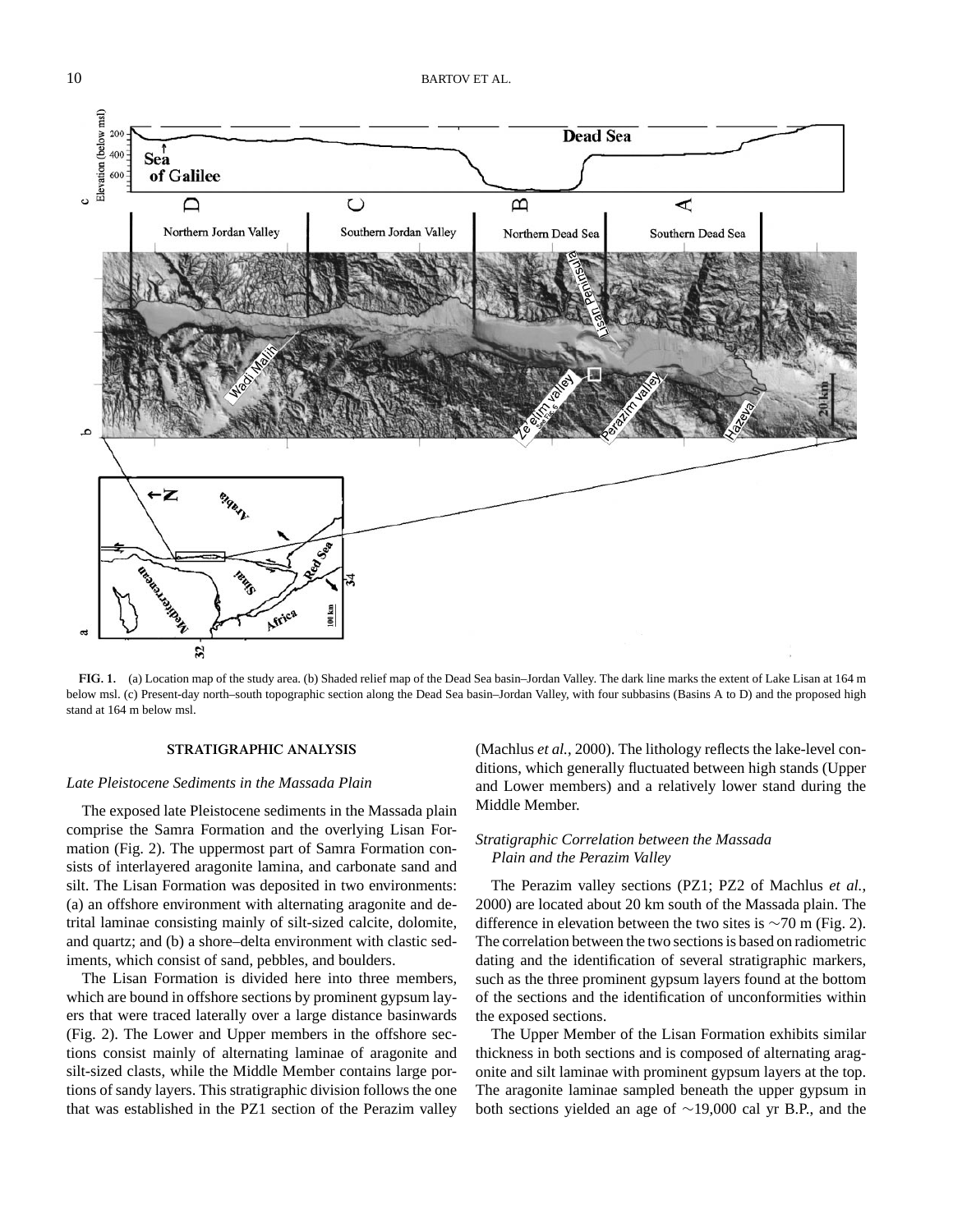

**FIG. 2.** (a) A paleogeographic reconstruction of the Massada plain and the Perazim valley at ∼46,000 cal yr B.P. when the lake level was at 330 m below msl. A large part of the Massada plain was under water, while the Perazim valley was subjected to subaerial erosion and stream incision. (b) Correlation between the sections of the Lisan Formation in the Massada plain and the Perazim valley, based on stratigraphic markers (e.g., the three gypsum layers in the Lower Member of the formation) and U-series and radiocarbon ages (Schramm *et al.*, 2000, and Table 2).

aragonite at the bottom of the Upper Member yielded an age of ∼31,000 cal yr B.P.

The elevation difference between the Massada and the Perazim sections reflects the original morphology of the basin, since the syn- and post-Lisan Formation tectonic movements are on the order of only a few meters (Marco and Agnon, 1995). Large post-Lisan tectonic displacements of about 7 m were observed only at the western margin of the Massada plain close to the mountain front (Fig. 3) (Bartov, 1999). The estimated tectonic movement in the Perazim valley is about 2 m (Marco *et al.*, 1996). Thus, we assume that the tectonic movements played a minor role and account for less than 10 m of the 70-m elevation difference, with the rest being pre-Lisan Formation relief. Therefore, when

the water level dropped and a beach environment dominated the Perazim valley, gypsum or aragonite laminae were deposited on the Massada plain at a depth of a few tens of meters. The reconstruction of the lake level is based on data from different locations in the basin, assuming that elevation reflects time. For example, the Massada plain (M1 section, Fig. 2) was under water, while the higher Perazim valley was already exposed; thus the two locations provide complementary information on the location of the shorelines over time.

## *Sedimentary Environments*

We used the depositional environments of the present-day Dead Sea as a model for the fan-delta, shore deposits, and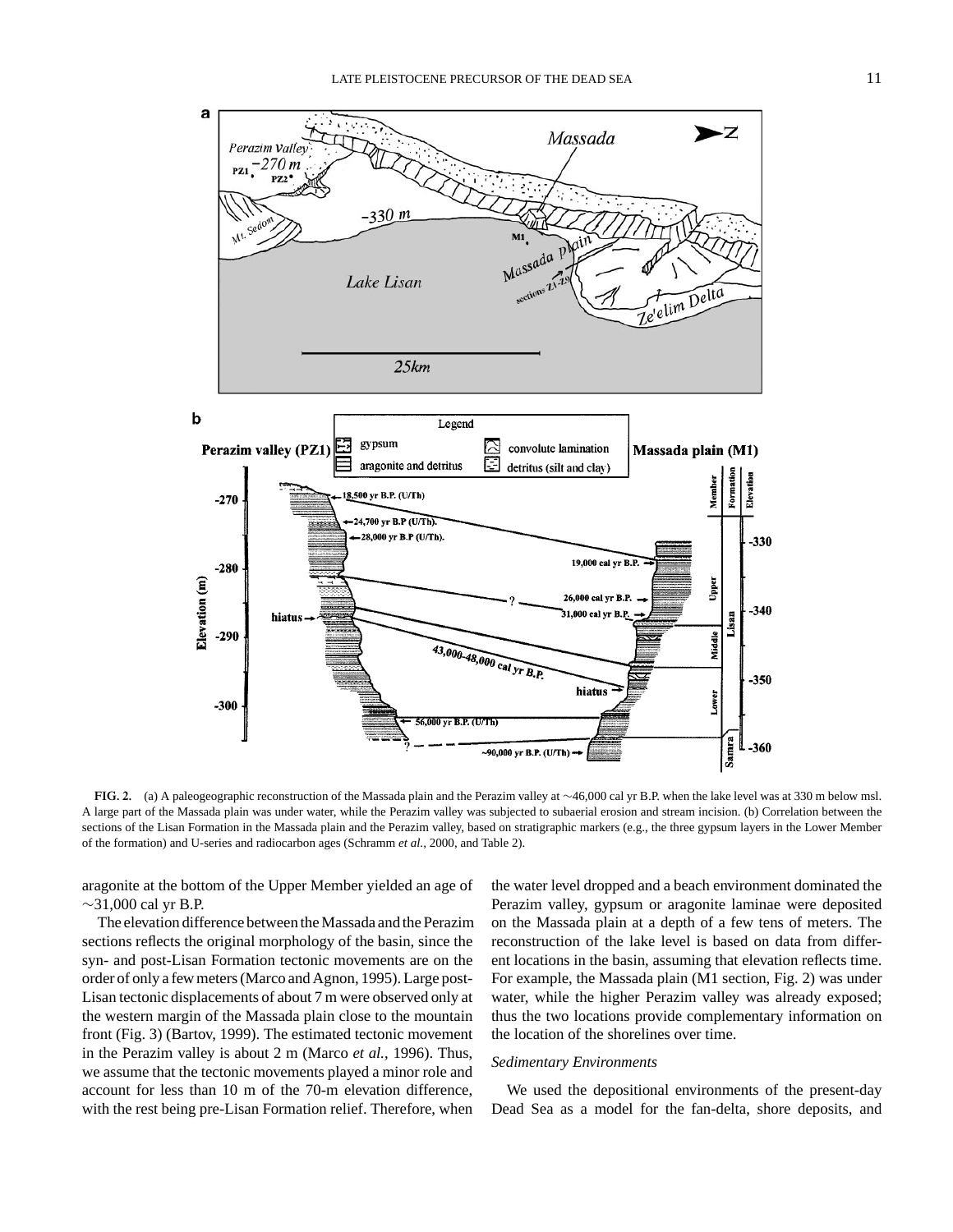

**FIG. 3.** Geological cross section between the Massada plain and the Lisan Peninsula (see Fig. 1) presenting the Lisan Formation sediments (QL1–3) in different morphological settings of the Dead Sea basin such as the basin border escarpment and a flat plain (e.g., the Massada plain). The Lisan Formation in the Lisan Peninsula is uplifited by the Pliocene salt diapir of the Sedom Formation. The main fault of the Dead Sea Transform is located to the east of the Lisan Peninsula (Garfunkel, 1981; Bartov, 1999).

offshore environments of Lake Lisan. The present-day Dead Sea developed over approximately the past 3000 yr (Klein, 1984; Bowman, 1997; Kadan, 1997; Ben-David, 1998; Enzel *et al.*, 2000; Ken-Tor *et al.*, 2001). At present (year 2001), the water level is 414 m below mean sea level (msl), significantly lower than the Lake Lisan level, which fluctuated between ∼160 m (Bowman and Gross, 1992) and 340 m below msl (Bartov, 1999). Nevertheless, on the basis of geomorphic and geochemical considerations, we think that the environments of deposition and their relative distribution in Lake Lisan were similar to those of the Dead Sea. The sedimentary conditions were particularly similar during low stands. Moreover, some components of the sedimentary facies of the Lisan Formation are observed in the present-day Dead Sea (e.g., beach ridges). The following environments were recognized in both lakes.

*Alluvial environment.* Alluvial fan sediments dominate the margins of the study area (Fig. 2a). Most of the fans are braided channels with debris-flow deposits (Table 1 and Fig. 4a), mainly composed of Upper Cretaceous cobbles and pebbles. The alluvial fans are characterized by planar cross-stratified sand and ripple cross-lamination at their distal parts, whereas coarser deposits dominate their proximal portions.

*Beach environment.* Beach ridges are composed of platy pebbly clinoforms dipping 5◦ to 30◦ lakeward (foresets, Bc1 in Fig. 5, Table 1) and shoreward (backset, Bc2) (after Renaut and Owen, 1991; Blair, 1999). Silty thin beds (∼2 cm thick) overlain by sand and unsorted pebbles are interpreted to be lagoon deposits at the back of the ridge (Bc3 in Fig. 5, Table 1) (Kadan, 1997; Adams and Wesnousky, 1998; Enzel *et al.,* 2000). In outcrops of the Lisan Formation the beach ridges overlie either shallow water deposits, such as rippled sands, or deeper lake sediments. This stratigraphic relationship implies rapid smallscale changes in lake level. Behind the ridges, wash-over silt deposits accumulated in small lagoons that were filled by sediments of fluvial origin during the recessional stage of the same flood or by a later one.

Beach ridges of the present-day Dead Sea are commonly associated with large storms, usually after floods transport large amounts of coarse alluvial sediment into the lake, depositing them at the mouths of the streams (Kadan, 1997). These sediments are then sorted by waves and washed back to the beach during storms. In some cases, as a result of intensive wave action, the larger pebbles are deposited on top of the beach ridge. Thus, beach and lagoon deposits clearly mark paleolake levels and are preserved mostly on low-angle slopes (Adams and Wesnousky, 1998; Oviatt, 2000).

*Delta environment.* In general the delta environment displays clastic sediments that become finer and better sorted toward the lake (from large boulders to fine sand and silt) and are restricted to the outlets of the rivers entering the lake (Nemec and Steel, 1988). In Lake Lisan, changes of lake level and sediment supply control the delta buildup. When the lake level rises, sediments of deeper water (aragonite and silt) cover the fan with occasional coarser grain deposits entering from the basin margins (NS1 in Fig. 5, Table 1). When the lake level drops, the delta front is built of foresets (NS2), with either thin topset accumulation (indicating sedimentary bypass) or truncation and channeling at the proximal part of the delta. These processes generate an interfingering relationship between the lake and the near-shore environments.

*Offshore environment.* The offshore deposits of Lake Lisan consist mostly of laminated aragonite and silt-sized detrital carbonate, quartz, and clay (DL3, 4 in Fig. 5, Table 1). Halite and gypsum sometimes form laminae or thin beds. The aragonite precipitated from the upper layer of a stratified lake and required an input of freshwater containing bicarbonate (Stein *et al.*, 1997), whereas the clastic material derived from the basin shoulders. The clastic material includes dolomite, calcite, clay,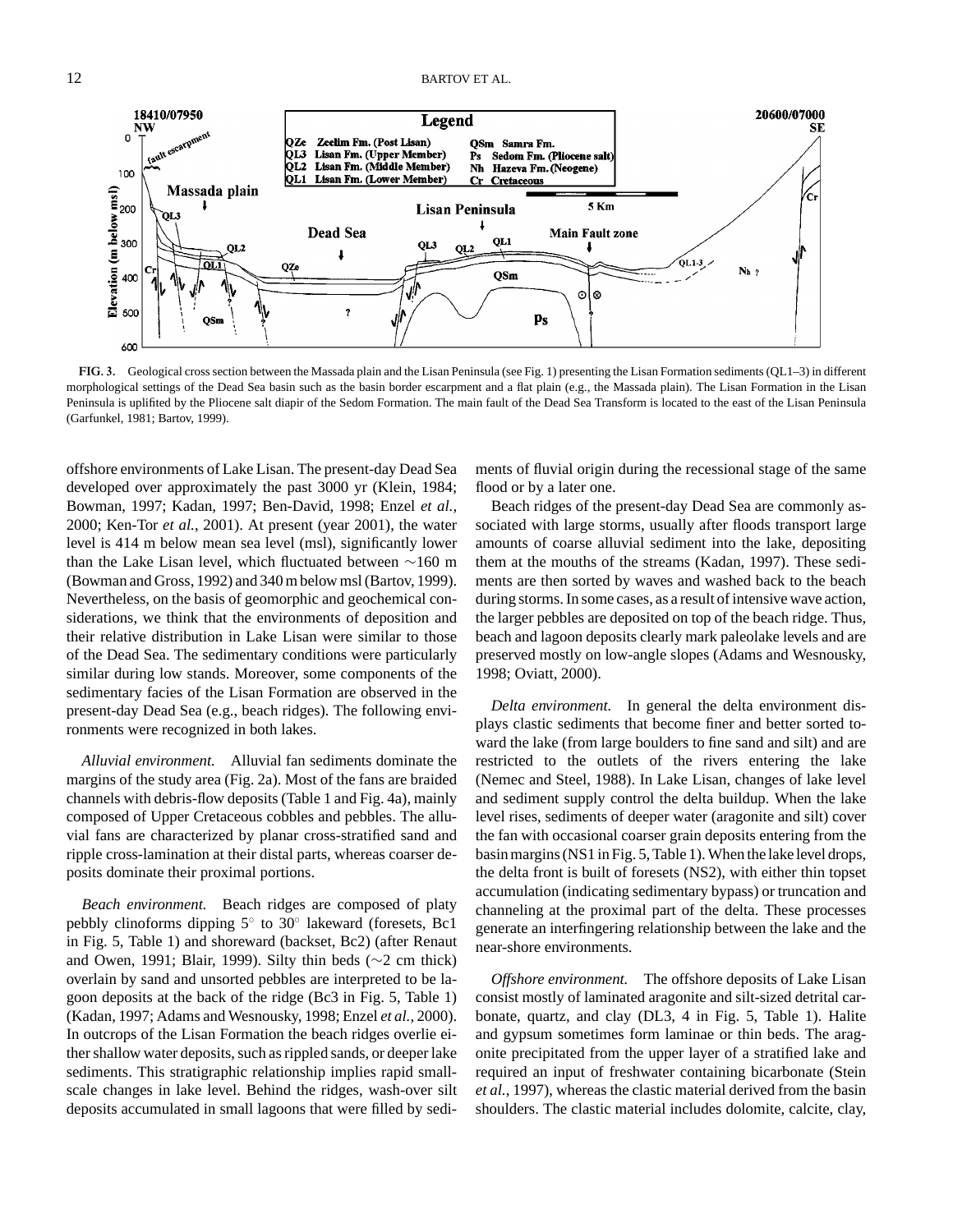#### LATE PLEISTOCENE PRECURSOR OF THE DEAD SEA 13

**TABLE 1 Facies and Environment Interpretation for the Lisan Formation**

| Facies<br>symbol | Facies description                                                                                                                                                                          | Depositional<br>environment                                          | Estimated<br>water depth                          | Examples for general reference<br>and for the Dead Sea                                          |
|------------------|---------------------------------------------------------------------------------------------------------------------------------------------------------------------------------------------|----------------------------------------------------------------------|---------------------------------------------------|-------------------------------------------------------------------------------------------------|
| AL1<br>AL2       | Large poorlysorted, carbonate boulders<br>Poorlysorted subparallel-stratified<br>to nonstratified pebbles to cobbles<br>of carbonate or chert (rare), with<br>coarse sand to silt as matrix | Debris talus along the basin margin<br>Braided stream or debris flow | Above water level<br>Above water level            | Nemec and Steel, 1984<br>Nemec and Steel, 1984;<br>Frostrick and Reid, 1989;<br>Ben-David, 1998 |
| AL3              | Medium sorted sand to pebbles, planar<br>cross-stratified sets, sometimes with<br>fine-bedded cross-laminated sand                                                                          | Braided stream at distal<br>portion of alluvial fan                  | Above water level                                 | Frostick and Reid, 1989                                                                         |
| Bc1              | Very well-sorted platy pebbly clinoforms<br>dipping $5^{\circ}-30^{\circ}$ facing lakeward (foresets),<br>either sand supported or grain supported                                          | Beach ridge                                                          | $0-1$ m                                           | Renaut and Owen, 1991;<br>Blair, 1999; Kadan, 1997                                              |
| Bc2              | Very well-sorted platy pebbly clinoforms<br>dipping $10^{\circ} - 50^{\circ}$ facing landward<br>(backsets) sand supported                                                                  | Beach ridge                                                          | 0 m (always deposited<br>above water level)       | Renaut and Owen, 1991;<br>Blair, 1999; Kadan, 1997                                              |
| Bc3              | Finely laminated to bedded silt and sand<br>with a total thickness of 10-20 cm                                                                                                              | Lagoon                                                               | 0 m (always deposited<br>above or at water level) | Kadan, 1997; Adams and<br>Wesnousky, 1998                                                       |
| NS1              | Medium to fine well-sorted sand cross-bedded<br>sets, laminations dipping $5^{\circ} - 25^{\circ}$ ; occasional<br>pebbles, symmetric ripple marks and pebbly<br>lobes                      | Nearshore wave<br>influenced                                         | $1-5$ m                                           | Sneh, 1979; Ethridge and<br>Wescott, 1984; Machlus<br>et al., 2000                              |
| NS <sub>2</sub>  | Very fine sand to silt, well-sorted dipping<br>$5^{\circ}-10^{\circ}$ ; occasional coarse sand lobes                                                                                        | Nearshore below-<br>wave influence                                   | Estimated 1-15 m                                  | Sneh, 1979; Ethridge and<br>Wescott, 1984; Machlus<br>et al., 2000                              |
| L1               | Well-sorted pebbles with occasional<br>cobbles dipping lakeward 20°-50°                                                                                                                     | Prograding delta                                                     | Estimated 2-10 m                                  | Bartov, 1999                                                                                    |
| L2               | Well-sorted sand to granules in gently inclined<br>cross beds; occasional climbing ripples                                                                                                  | Delta front                                                          | Estimated 10–20 m                                 | <b>Bartov</b> , 1999                                                                            |
| L <sub>3</sub>   | Pebbles to silt layers or lenses overlain<br>and underlain by laminae of DL facies                                                                                                          | Interfingering delta-<br>lacustrine                                  | Estimated 10-20 m                                 | Bartov, 1999                                                                                    |
| DL1              | Massive grayish to brownish silt beds<br>may contain gypsum or halite layers                                                                                                                | Lacustrine                                                           | Variable                                          | Bartov, 1999                                                                                    |
| DL <sub>2</sub>  | Finely laminated 0.1–2 mm alternating<br>aragonite and detritus (silt, clay<br>calcite, and quartz)                                                                                         | Lacustrine                                                           | Variable                                          | Begin et al., 1974                                                                              |

quartz, and very fine-grained rock fragments (Begin *et al.*, 1974) derived from the Cretaceous bedrock of the Lisan drainage basin. The quartz grains could be of aeolian origin (Stein, 2000).

## *Sequence Stratigraphy Synthesis of Lake Lisan Deposits*

The establishment of a lake-level history can be approached in two ways. The sequence architecture of the sedimentary record can be analyzed in terms of stratigraphic sequences that contain information on transgressions and regressions of the lake, and certain types of sediments, e.g., beach deposits, can define the shoreline locations. Here, we apply the two approaches to examine Lake Lisan sediments and reconstruct a lake-level curve.

Following the scheme of Posamentier *et al.* (1992), we find that the sequence architecture of the Lisan Formation can be attributed to three factors: base-level (in this case, lake-level) changes, morphology, and the geographical location of sediment input to the basin. The shore position defines the lake-level curve, but for constructing a smoother curve, knowledge of the water depth between two beach deposits in a cycle is necessary. The relatively wide and flat topography of the lake margins in the Massada plain preserved most of the sedimentary sequences, enabling estimation of the approximate water depth for the observed facies (Bartov, 1999; Machlus *et al.*, 2000; Oviatt, 2000). Under these conditions, limits could be placed on the lake level between data points representing beach lines on the curve. Another important factor in establishing a lake-level curve is to have a system with low-energy sediment input. This condition is required to reduce truncation and could produce a systems tract that can be traced laterally. At the sides of the fan-deltas, low erosion rates exist, especially at low lake levels, when parts of the delta are exposed and the sedimentary input bypasses through rejuvenated channels.

Figure 5 illustrates schematic concepts for the sedimentary sequence generated in an area of flat topography (e.g., Massada plain) during lake-level fluctuations. Figure 5a illustrates the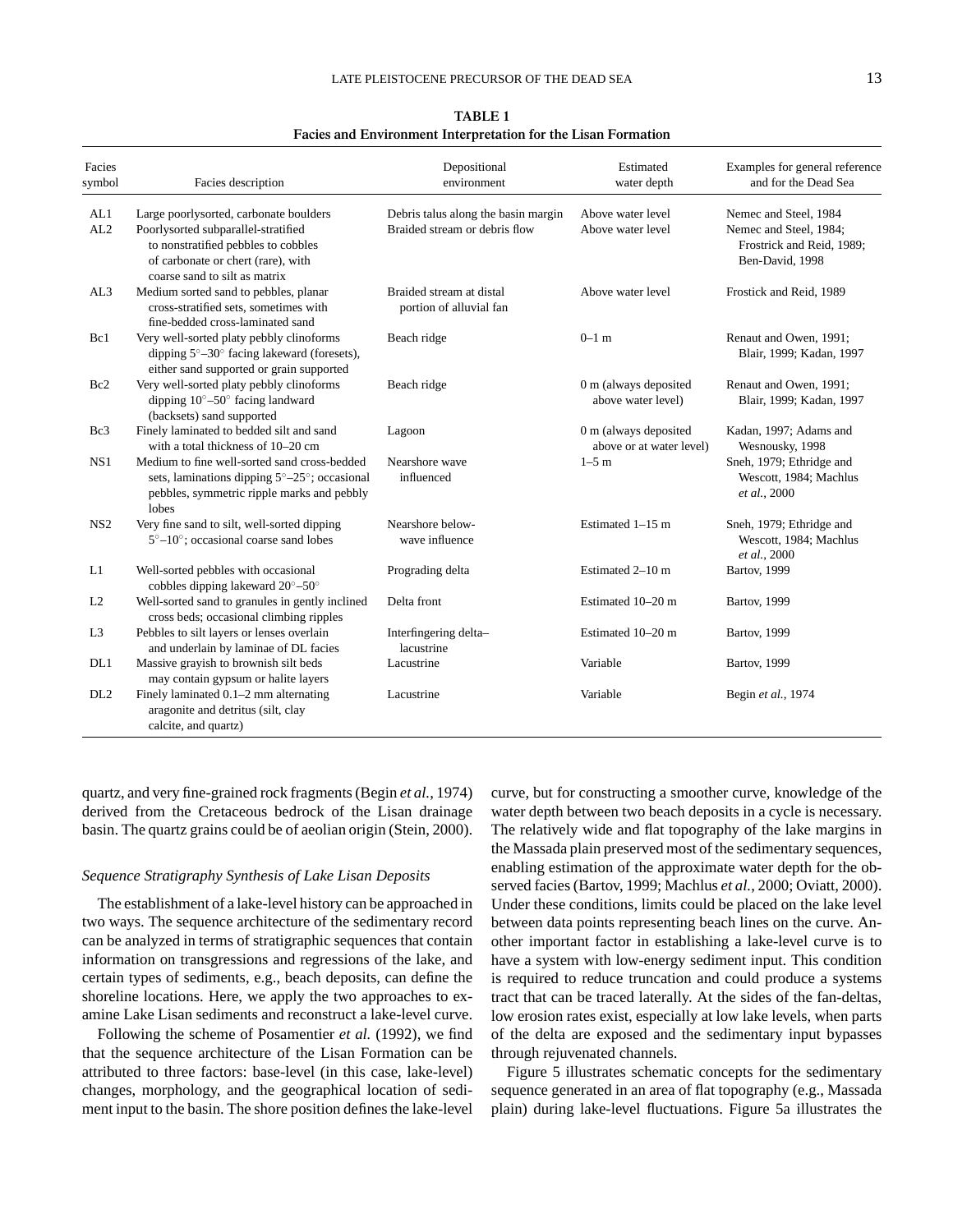



a





C



# e

**FIG. 4.** Photographs from sections Z1–Z11 in the Massada plain, illustrating the different facies of the Lisan Formation. (a) Debris flow and braided stream deposits of the alluvial fan complex (AL3, section Z9). (b) Beach ridge of pebbles and sand facing shoreward (backset, Bc2 in section Z2) topped by aragonite crusts, laminated aragonite, and silty laminae (DL2). (c) Fan-delta sets (L1); note the topsets, foresets, and bottom sets (section Z9). (d) Alluvial fan surface (AL2) topped by deeper lake sediments (DL2) from the upper part of the Lower Member of the Lisan Formation. (e) Symmetric ripples and sand lobes (N1, NS2) topped by climbing ripples of deeper environment (L2, section Z2). (f) Alternating aragonite (light) and silt laminae (dark) (DL2, section M1).

 $f$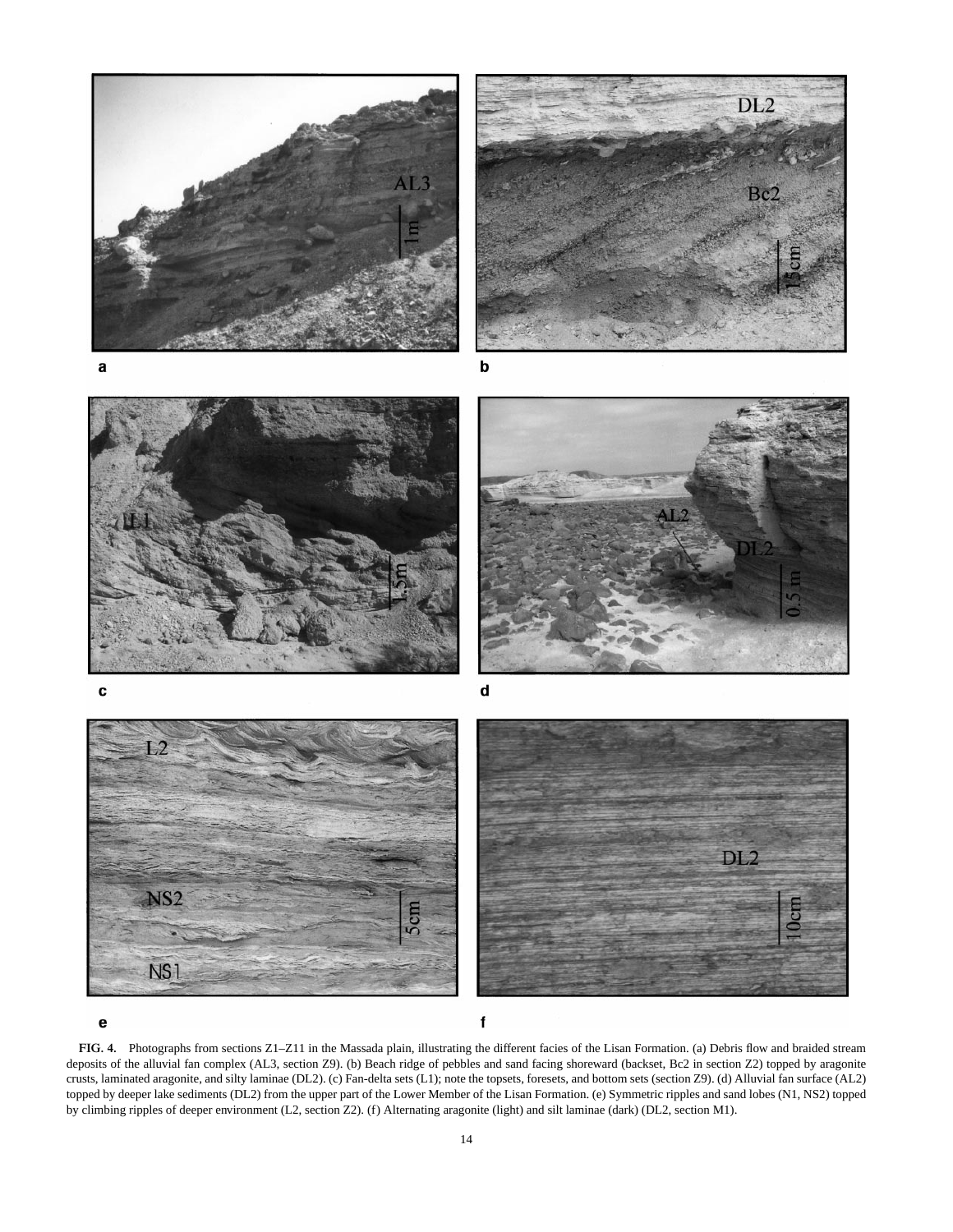

**FIG. 5.** Facies distribution on the flat topography area of the Massada plain. (a) Schematic cross section of the depositional systems' response to a fluctuating lake level. Note the forced regressive architecture of the low-stand systems tract (LST) and the transgressive systems tract (TST) with beach deposits at the left end overlying an unconformity. (b) Schematic fining-upward sequence and a water-depth curve reflecting a landward shift of facies due to a rise in lake level. This is a full sequence from subaerial (AL) to deep lake (DL) environments nearby or at the edge of a fan-delta (for details see text and Table 1). (c) Correlation between two measured profiles in the Massada plain (sections Z5 and Z4).

horizontal distribution of facies from the subaerial environment (AL) to deep lake (DL) offshore deposits, generating a finingupward sequence during a landward shift in the beach position. The full cycle is shown schematically in Figure 5b. Subaerial alluvial sediment, beach deposits, or a laterally traced unconformity mark the base of the cycle (facies AL and Bc). Up-sequence, cross-bedded delta deposits show a fining-upward sequence that interfingers with offshore deposits, silts, and evaporites of aragonite and occasional gypsum layers. In areas of flat topography away from the basin borders, facies recognition is a good proxy for lake-level oscillations (Fig. 5c, Table 1).

The cyclic stratigraphy of the Lisan Formation in the Massada plain is presented by a 2-km-long profile with 10 measured stratigraphic sections along the southern distal portion and toe of the Ze'elim delta (Fig. 6). The correlation between the sections is based on marker beds that were physically traced in the field from offshore to nearshore environments. The elevations and distances of the sections were measured by using an electronic distance measurement (EDM) total station. The chronological framework for the analysis presented is based on several  $^{14}$ C and  $^{234}$ U- $^{230}$ Th ages (Table 2) that were obtained from aragonite laminae in the sections in the Massada plain and from the stratigraphic correlation with the high-resolution dated section of the Perazim valley.

Two main sequences defined by major unconformities were identified in the exposures of the uppermost part of the Samra Formation and the Lisan Formation in the study area. Here we focus on the description of the upper sequence (within the Lisan Formation) that extends from the sedimentary hiatus at  $\sim$ 48,000 to 43,000 cal yr B.P. (Fig. 2b) to the top Lisan Formation (at ∼15,000 cal yr B.P.). The lower sequence contains one stratigraphic cycle (designated as cycle I in Fig. 6) from the Lisan Formation, and the upper sequence is composed of five high-order stratigraphic cycles (designated as cycles II–VI). The stratigraphic analysis of the different cycles was carried out by correlating several sections in the Massada plain. The sections display an overall change from an offshore depositional environment in the east to a nearshore–onshore depositional environment in the west. Section M1, which is located 3 km to the south of the other sections in the Ze'elim delta (Z1-Z9, Fig. 6), represents a deeper lake environment. It is correlated with section Z1 by using distinctive gypsum layers. Sections Z2 to Z9 are correlated by cycle boundaries and marker beds. Following is a description of the cycle analyses.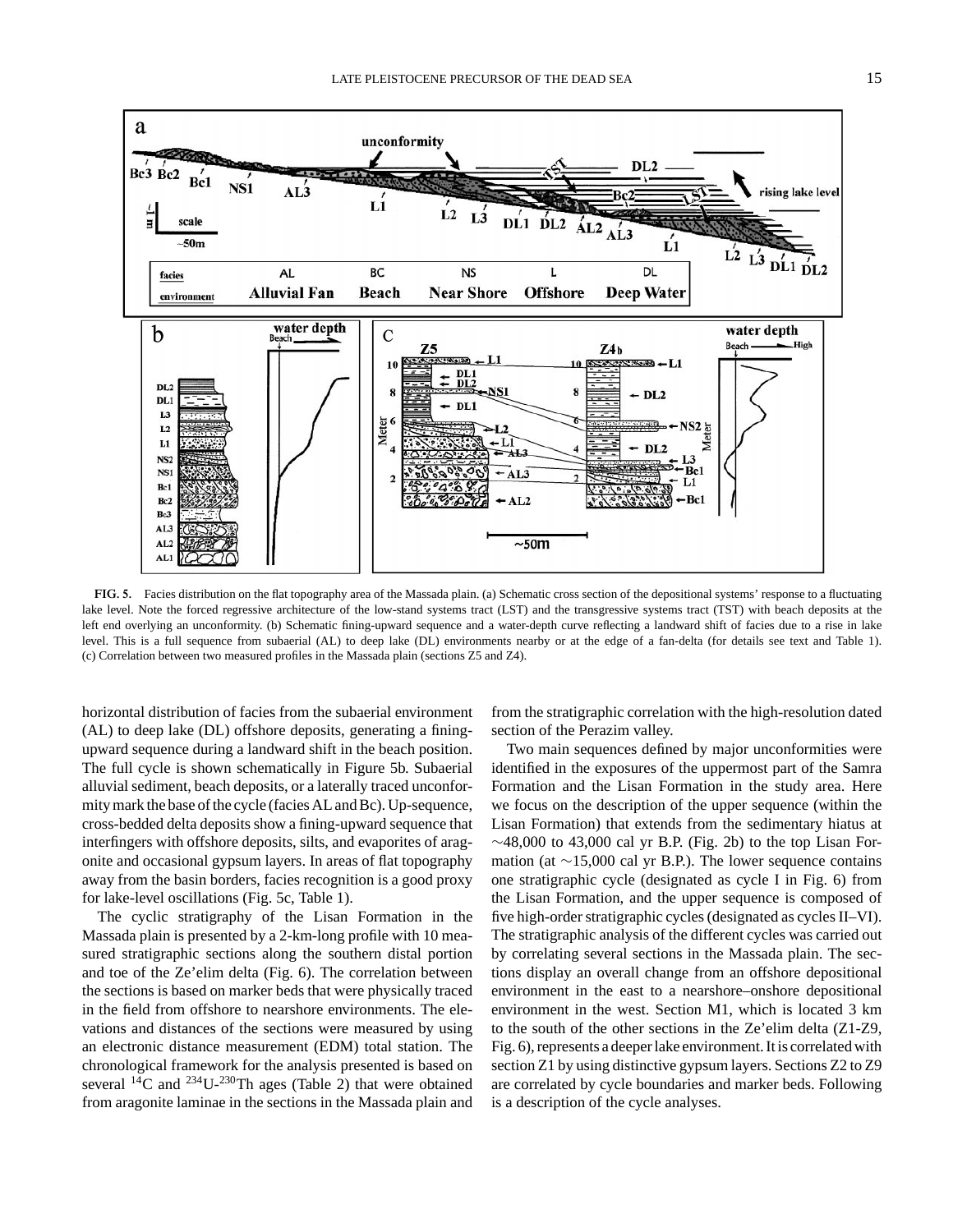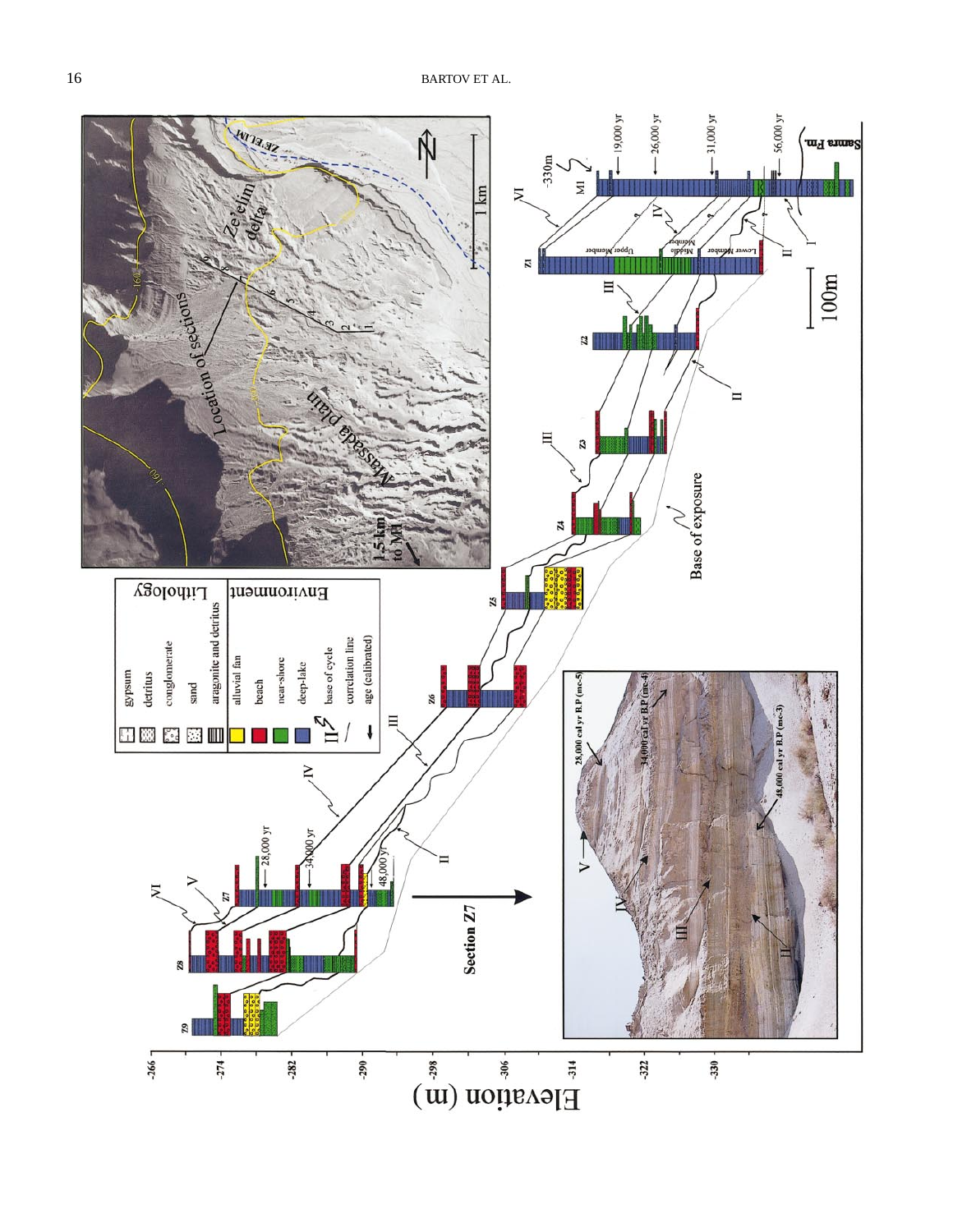| Radiocarbon Ages of Separated Millimeter-Scale Aragonite           |  |  |  |  |  |  |
|--------------------------------------------------------------------|--|--|--|--|--|--|
| Laminae and Their Absolute Elevations in the Sections (See Fig. 6) |  |  |  |  |  |  |
|                                                                    |  |  |  |  |  |  |

**TABLE 2**

| Sample   | Location <sup><math>a</math></sup> | Elevation<br>(m below)<br>msl) | Radiocarbon<br>age<br>$(^{14}C$ yr B.P.) <sup>b</sup> | Calibrated<br>age<br>$(vr B.P.)^c$ | Source <sup><math>d</math></sup> |
|----------|------------------------------------|--------------------------------|-------------------------------------------------------|------------------------------------|----------------------------------|
| $mc-1$   | Massada                            | 200                            | $23,690 \pm 210$                                      | 26,500                             | 1                                |
| $mc-2$   | Top of                             | 300                            | $13.300 \pm 90$                                       | 15,000                             | 1                                |
|          | Ze'elim<br>delta                   |                                |                                                       |                                    |                                  |
| $mc-3$   | 7.7                                | 290                            | $45,000 \pm 2,600$                                    | 48,000                             | 1                                |
| $mc-4$   | 7.7                                | 284                            | $33.200 \pm 560$                                      | 34,000                             | 1                                |
| $mc-5$   | 7.7                                | 279                            | $24.400 \pm 270$                                      | 28,000                             | 1                                |
| M2864    | M <sub>1</sub>                     | 333                            | $16.167 \pm 90$                                       | 19,000                             | $\overline{c}$                   |
| M2375    | M1                                 | 338                            | $23,320 \pm 230$                                      | 26,000                             | $\overline{c}$                   |
| M2160    | M <sub>1</sub>                     | 342                            | $30,150 \pm 470$                                      | 31,000                             | $\overline{c}$                   |
| PZ1-3558 | PZ1                                | 268                            |                                                       | $18,500 \pm 130$                   | 3                                |
| PZ1-3175 | PZ1                                | 263                            |                                                       | $24,700 \pm 80$                    | 3                                |
| L21      | PZ1                                | 276                            |                                                       | $28,000 \pm 580$                   | 3                                |
| L1       | PZ1                                | 301                            |                                                       | $56,000 \pm 1360$                  | 3                                |

*Note.* msl, mean sea level.

*<sup>a</sup>*mc-1 is an aragonite sample from the Massada cliff; for location of Z7 and M1, see Figure 6.; PZ1 is shown in Figure 2a.

<sup>*b*</sup>All samples are aragonite. Samples mc-1 to mc-5 were measured at the accelerator mass spectrometry Lab, University of Arizona.

*<sup>c</sup>*Samples mc-1 to mc-5 were calibrated according to Schramm *et al.* (2000), using reservoir effect of 1000 yr.

*<sup>d</sup>*Sources: 1, Bartov, 1999; 2, Schramm, 1997; 3, Schramm *et al.*, 2000 (U-Thages).

Cycle I is presented in the Massada plain only in sections Z1 and M1 as an offshore environment. The base of the cycle is defined by the unconformity between the Samra and the Lisan Formations. Since sections Z1 and M1 show mostly offshore facies, their height in the section represents the minimum lakelevel elevation during cycle I. A better estimate is derived from the correlated lower part in PZ1, which is 70 m higher (Fig. 2b).

Cycle II (at the base of the upper sequence) begins with a sharp lake-level drop at ∼48,000–43,000 cal yr B.P., whereas the top of the cycle is marked by a small-scale lake-level drop. Overall, this cycle is marked by a fining-upward sequence with frequent short-term erosional surfaces. At the lower boundary of cycle II a number of cross-bedded beach ridges are exposed. This boundary can be physically traced to the base of section Z6, where braided stream deposits are exposed.

Cycle III represents an example of a complete lateral transition from an alluvial to a deep-lake depositional environment, as shown in sections Z9 to Z1, respectively (Fig. 6). The lower boundary of this cycle is defined by an unconformity overlain by a flooding surface (e.g., elevation ∼300 m below msl in section Z6). Section Z9 displays two coarsening-upward sequences. Eastward cycle III reveals fining of the sediment to coarse sand in section Z3, fine sand with climbing ripples and cross-beds in section Z2 (Fig. 4E), and offshore deposits in section Z1 (Fig. 4F).

Cycles IV and V in sections Z7 and Z8 become coarser to the north as a result of the proximity to the main input channel at the center of the Ze'elim fan-delta (see aerial photo in Fig. 6).

Cycle VI is mainly represented by the sequence boundary and occasional beach deposits of the Holocene regression.

In summary, the analysis of the sequence stratigraphy indicates several transgressive and regressive cycles in various time scales and dimensions. Cycle I is part of the high-stand systems tract cut by the unconformity at the base of cycle II. Cycles II–V represent a complete sequence from the low-stand transgressive phase that culminates at the high-stand systems tract of cycle V and then changes to a sharp regressive phase marked by the unconformity of cycle VI. These patterns are reflected in the detailed lake-level curve reconstructed below.

## **LAKE LEVELS OF LAKE LISAN**

The lake-level history determined herein is based on our sequence stratigraphy interpretation, thermal ionization mass spectrometry U-series, and radiocarbon ages of the Lisan sections in the Perazim valley and the Massada plain (Fig. 7). The U-series and 14C ages that were obtained for aragonite samples are used to anchor the relative chronology of the stratigraphic data to absolute ages (Fig. 6; Table 2). All dated samples are from aragonite laminae that bound beach deposits or other indicators of shallow-water environments (e.g., oscillatory rippled sand). Since the beach sediments were not dated directly, we have interpolated their age from the ages bounding the aragonite sequence (Table 2). In most cases, the calculated deposition rate is about 1 mm/yr, which is slightly higher than the rate estimated for the sequences of alternating aragonite and detrital laminae in the Perazim valley (about 0.8mm/yr; Schramm *et al.*, 2000). This higher sedimentation rate is related to the deposition of thicker fine-grained detrital laminae close to the fandelta.

The transition from the Samra Formation to the Lisan Formation was dated at ∼70,000 yr B.P. (Waldman *et al.*, 2000). The offshore facies that dominates the lower part of the section in the Perazim valley (dated at 70,000–55,000 cal yr B.P.) indicates that the lake level was above 306 m below msl. The first stratigraphic indication for lake-level lowering is at ∼56,000 cal yr B.P. At

**FIG. 6.** The stratigraphic sections (Z1–Z9) in the southern Ze'elim fan-delta and Massada plain. Section locations are shown on the aerial photograph. Six cycles are marked on the sections. The base of cycle II is a sequence boundary representing a sharp lake-level drop between 48,000 and 43,000 cal yr B.P., whereas the top of the sequence is the base of cycle VI related to the lake-level drop in the Holocene. Each of the cycles represents a short period of lake-level oscillation as shown in Figure 7. Section M1 is located 1.5 km to the south of the area covered by the aerial photograph, and its top is at 330 m below msl. The dated samples are shown in sections M1 and Z7 (see Table 2).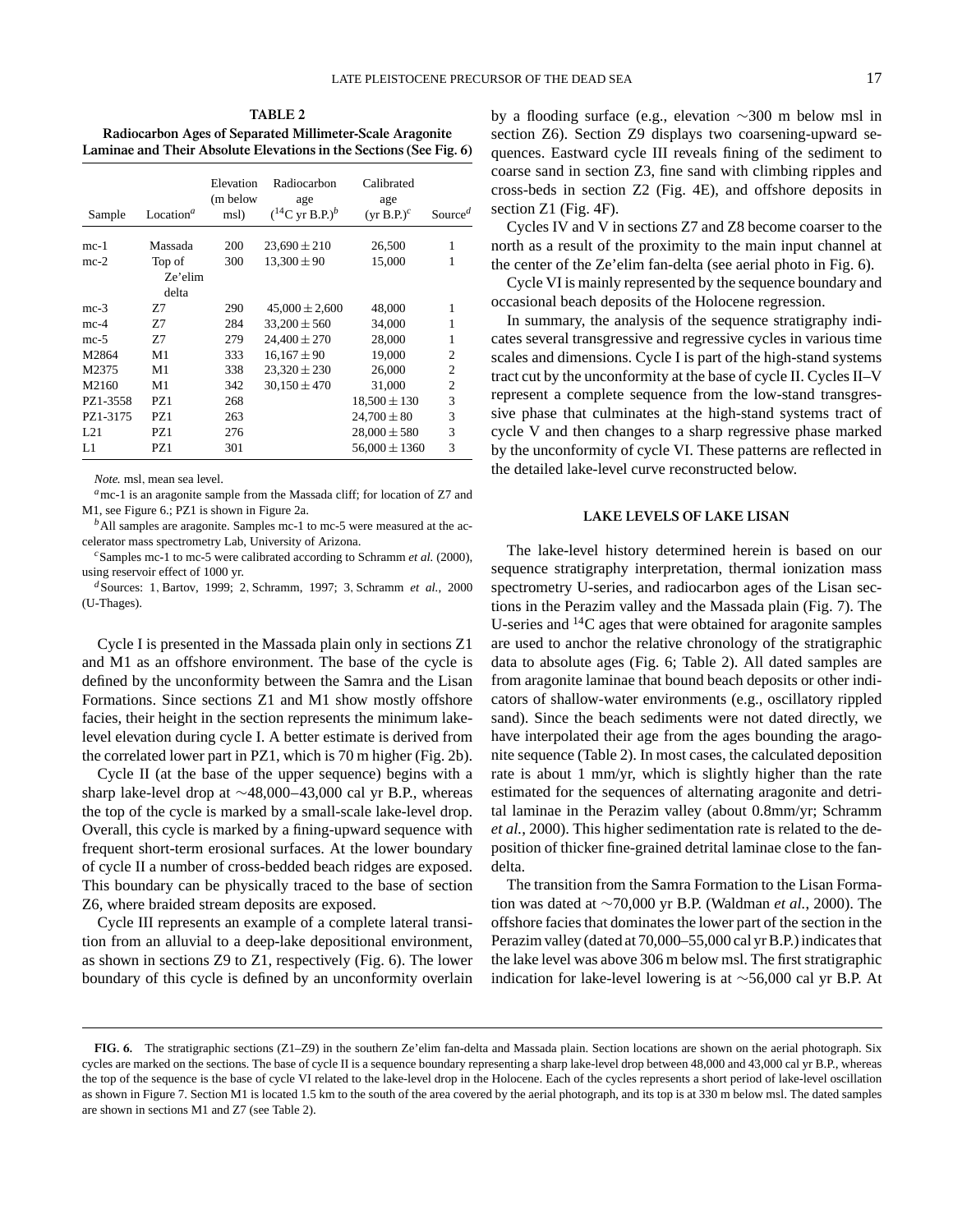$\overline{\text{VI}}$  $|_{\rm IV}$  $\mathbf{I}$  $\overline{\mathbf{I}}$ I



**FIG. 7.** Lake-level curve of Lake Lisan between 55,000–15,000 cal yr B.P. Open symbols-data from the Perazim valley (Machlus *et al.*, 2000) (PZ2); filled symbols-data from the Massada plain (Z1–Z11). Points on the curve represent beach ridges. Ages were interpolated from aragonite samples, assuming a 1-mm/yr deposition rate of laminated aragonite and the correlation shown in Figure 6. The chronology is based on  $^{234}U^{-230}Th$  and  $^{14}C$  ages of aragonite samples (Schramm *el al.*, 2000; Bartov, 1999; Table 2). The radiocarbon ages were calibrated to "calendar" years using the "Lisan calibration curve" and a 1000-yr-reservoir effect (Schramm *et al.*, 2000).

this time the lake level dropped and the lake overturned, according to Stein *et al.* (1997), as indicated by the precipitation of the three massive gypsum layers (Fig. 2). Above the gypsum layers, the sedimentation of aragonite and detrital laminae resumed, suggesting a rise in lake level. Our detailed analysis begins in the period postdating ∼55,000 cal yr B.P. after the deposition of these gypsum layers.

# *55,000–48,000 cal yr B.P.*

The lake level stabilized at an elevation between 297 and 291 m below msl, as recorded by shallow-water environments in the lower part of sections Z8, Z7, and PZ1 (Fig. 6). This segment represents the longest period of lake-level stabilization and is dominated by sedimentation of aragonite and detrital laminae.

# *48,000–43,000 cal yr B.P.*

At ∼48,000 cal yr B.P. the lake level dropped to ∼340 m below msl. This drop is evident from an erosional channel with incipient soil on its banks that was observed in the PZ2 section, Perazim valley, at 289 m below msl (Machlus *et al.* 2000). In the Massada plain (M1 section, elevation 340 m below msl)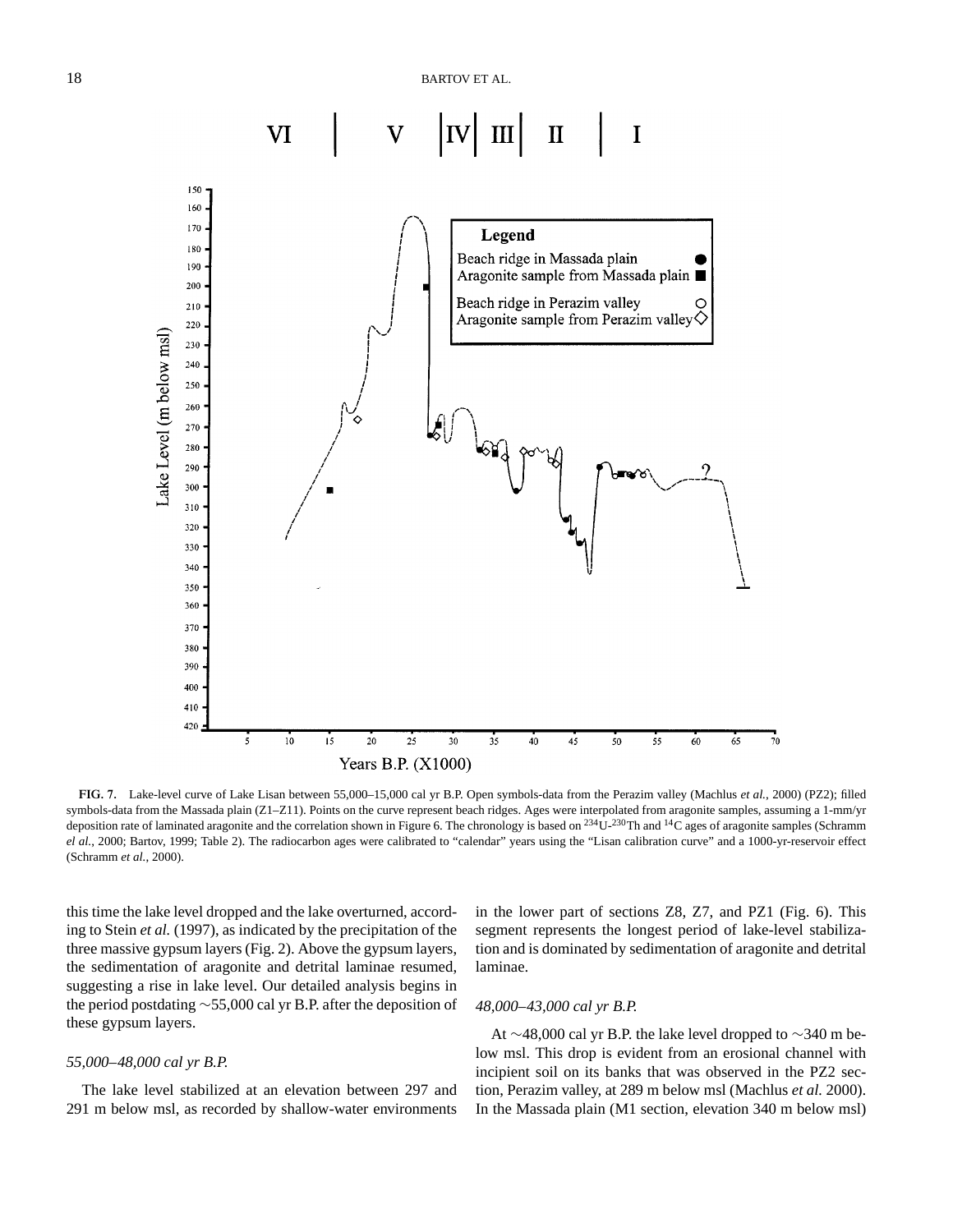a widespread contemporaneous unconformity is exposed, and beach sediments were deposited laterally near the Ze'elim fandelta; these beach deposits probably mark the actual lake level at ∼47,000 cal yr B.P., which is the lowest known level of Lake Lisan prior to its latest Pleistocene fall.

#### *43,000–38,000 cal yr B.P.*

The lake level rose by ∼50 m and stabilized again between 280 and 290 m below msl. During this time interval, when the lake shores were located in the Perazim valley, as indicated by beach deposits in section PZ2, most of the Massada plain was about 40–50 m under water, and offshore lake sediments were deposited.

### *38,000–36,000 cal yr B.P.*

At 38,000 cal yr B.P., the lake level dropped to ∼300 m below msl. This regression is based on the identification of a shoreline in section Z6 (cycle III in Fig. 6) and is consistent with a basinward shift of facies. For this interval, the Perazim valley sections exhibit a clastic sequence.

## *36,000–33,000 cal yr B.P.*

At 36,000 cal yr B.P. the lake level rose again to∼280 m below msl. This rise is marked by beach sediments that are exposed in both locations, the Perazim valley and the Massada plain, at high elevations of the Ze'elim fan-delta (sections Z7 and Z8 in Fig. 6).

### *33,000–27,000 cal yr B.P.*

At 33,000 cal yr B.P. Lake Lisan levels rose from ∼280 to ∼265 m below msl (cycle IV in section Z8). Just before 27,000 cal yr B.P. the lake level dropped to 275 m below msl, as indicated by the beach deposits in section Z8 and shallow-water deposits in PZ1 in the Perazim valley.

## *27,000–15,000 cal yr B.P.*

Starting at 27,000 cal yr B.P. the lake rose dramatically and approached its maximum elevation of >164 m below msl at  $\sim$ 25,000 cal yr B.P. The lake level fluctuated at a high elevation for ∼2,000 years, then dropped again to ∼270 m below msl at ∼23,000–19,000 cal yr B.P. and to ∼300 m below msl after 15,000 cal yr B.P. The low resolution of the lake-level curve during this period is due to the poor preservation of depositional indicators that onlap the escarpment. Our interpretation is mainly based on dated aragonite laminae from high elevations (sample mc-1 in Table 2) and on the onlap geometry of the basin margins. The lake-level drop is based on the preserved regressive beach lines from the high stand to the Holocene sediments and a dated sample from the top of the Ze'elim fan-delta at the elevation of 300 m below msl (sample mc-2 in Table 2). The small fluctuation at ∼17,000 cal yr B.P. is represented by the two gypsum layers at the top of the sections in the Massada plain and the Perazim valley (Figs. 2 and 6). High-resolution data for that time span are currently being collected.

### **LAKE LEVELS, BASIN HYPSOMETRY, AND CLIMATE**

Our analysis of Lake Lisan sediments indicates variations in the water level between  $340 \text{ m}$  and  $> 164 \text{ m}$  below msl during the period 55,000–15,000 cal yr B.P. (Fig. 7). For about half of this period, the lake displayed minor fluctuations within the interval of ∼280–290 m below msl (see Fig. 7 for 55,000–48,000 cal yr B.P. and 42,000–30,000 cal yr B.P.). The modulations of the Lake Lisan level probably depended on two main parameters: (1) water input from the drainage basin and the lake levels in a terminal lake such as Lake Lisan, which are expected to be sensitive to climatic changes (Street-Perrott and Harrison, 1985; Stein *et al.*, 1997; Oviatt, 2000); and (2) physiographical features such as basin morphology and barriers between subbasins that could modify both the lake area and its volume at specific levels (e.g., Whol and Enzel, 1995).

The hypsometric diagrams of Lake Lisan show the curves of the lake surface area, the lake water volume (Fig. 8a), and the curve of incremental area change in  $km^2/m$  (Fig. 8b). These curves were generated from the Hall (1997) DTM database of  $25 \text{ m} \times 25 \text{ m}$  pixels and elevation resolution of 5 m. The incremental area curve reveals three peaks at elevations of 403, 385, and 240 m below msl that indicate relatively large changes in the lake area per unit depth. As an increase of the lake area increases the evaporation, it is expected that the lake level would be stable at the three peaks of area change. The hypsometric curve reveals that the peaks of 403 and 385 m below msl reflect the filling of the southern basin of the Dead Sea, which probably controlled the Dead Sea lake levels during the Holocene. The incremental area curve is essentially flat between the peaks of 385 and 240 m below msl (Fig. 8a); thus, the observed stable water level at ∼280–290 m below msl is not predicted by the hypsometric curves. As for the reason for the stable level of ∼280–290 m below msl, examination of the basin map and its topographic section (Fig. 1) reveals a sill at the Wadi Malih confluence, approximately at 280 m below msl. We suggest that this sill of Wadi Malih served as the controlling morphological feature that stabilized the Lake Lisan level at ∼280–290 m below msl. Crossing this sill could not have been achieved without a dramatic increase in the total runoff to Lake Lisan. Therefore, we assume that the fast and intense lake rise from ∼280 to ∼240 m below msl at ∼27,000 cal yr B.P. (Fig. 7) must have been associated with a significant climate change that provided a significant increase of flow to the lake.

The peak at 240 m below msl in the incremental area curve (Fig. 8b) reflects the added area of the Sea of Galilee. We do not regard this area as controlling Lake Lisan levels since it acted as a separate lake throughout Lake Lisan history except during the highest lake stand after 27,000 cal yr B.P.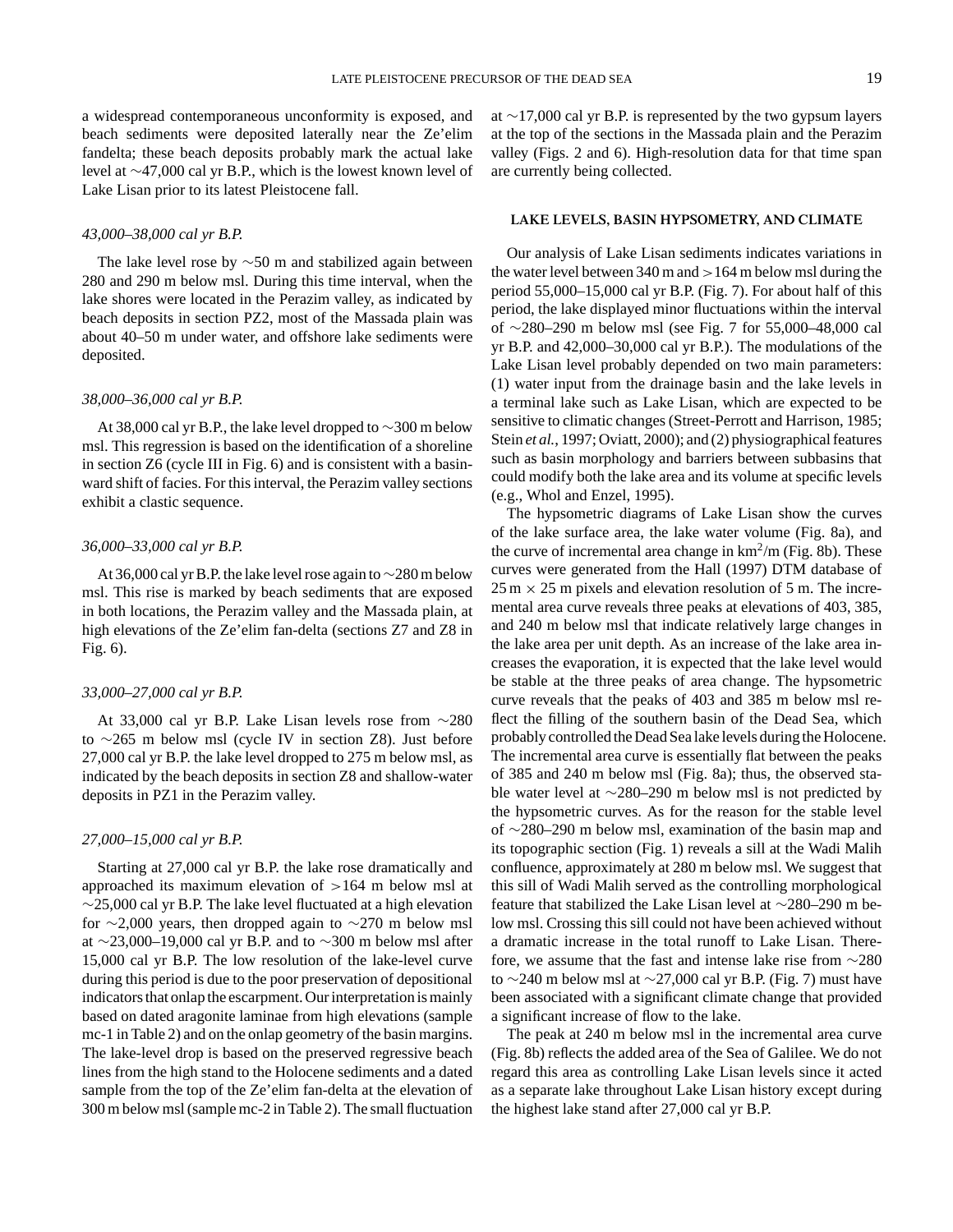

**FIG. 8.** (a) Hypsometric curves of the Dead Sea basin showing the surface area and volume of the water body that would be produced during a filling of Lake Lisan (after Hall, 1997). (b) A hypsometric curve showing the amount of the increased surface area (in  $km^2$ -per-meter elevation difference) as a function of the Lake Lisan water level. The small oscillations are probably noise caused by DTM with 25 m  $\times$  25 m surface elements.

### **CONCLUSIONS**

1. The lake-level history of Lake Lisan was established by sequence stratigraphy analysis that provides information on transgressive and regressive phases of the lake and by correlation between dated sediments of shore and deeper water environments.

2. A complete stratigraphic sequence was identified between  $~\sim$ 48,000 and 15,000 cal yr B.P. It commences with an erosional unconformity, continues with a lake-level rise that peaks at 25,000 cal yr B.P., and terminates with a sharp lake-level drop.

3. The lake-level reconstruction based on recognition of beach displays small fluctuations around 280–290 m below msl during most of the time interval of 55,000 and 30,000 cal yr B.P., punctuated by a sharp drop to ∼340 m below msl at 48,000– 43,000 cal yr B.P. At ∼27,000 to 23,000 yr B.P. the lake rose to its maximum elevation of ∼164 m below msl and then declined to ∼300 m below msl at ∼17,000 and 15,000 cal yr B.P.

4. The reconstructed lake-level curve reflects the physiography of the Dead Sea basin–Jordan Valley and the prevailing climatic conditions. Hypsometric considerations suggest that the critical elevations, where a large increase in lake size is expected, are at 403 and 385 m below msl. At these elevations the lake level is buffered. Lake Lisan was always higher than 380 m below msl, indicating a significantly large water contribution to the basin.

5. The long and repeated stabilization periods at 280–290 m below msl during Lake Lisan time indicate a combination between the hydrological control and the existence of a physical sill at this elevation. Crossing this sill could not have been achieved without a dramatic increase in the total water input to the lake, as occurred during the fast and intense lake rise from ∼280 to 160 m below msl at ∼27,000 cal yr B.P.

## **ACKNOWLEDGMENTS**

We thank N. Waldman, O. Klein, and E. Stanislavsky for their help with the fieldwork; the Arab Potash Co. for their exceptional good will and assistance during the work at the Lisan Peninsula; J. K. Hall for the DTM data, Yossi Bartov, Z. B. Begin, H. Blatt, Z. Garfunkel, S. Goldstein, S. Marco, H. W. Posamentier, A. Sneh, T. Rockwell, and A. Starinsky for many helpful field discussions. Excellent reviews by J. Smoot and K. Adams improved the manuscript. This study was funded by the Israel Science Foundation (ISF, Grant 694/95). Additional funding was provided by and the German–Israel Foundation for research and development (GIF, Grant 546/97).

#### **REFERENCES**

- Adams, K. D., and Wesnousky, S. G. (1998). Shoreline processes and age of the Lake Lahontan high-stand in the Jessup embayment, Nevada. *Geological Society of America* **110,** 1318–1332.
- Bartov, Y. (1999). "The Geology of the Lisan Formation at the Massada Plain and the Lisan Peninsula." Unpublished M.Sc. thesis. The Hebrew University of Jerusalem [In Hebrew with an English abstract].
- Begin, B. Z., Ehrlich, A., and Nathan, Y. (1974). Lake Lisan—The Pleistocene precursor of the Dead Sea. *Geological Survey of Israel Bulletin* 63.
- Ben-David, H. (1998). "Modern and Holocene Debris Flows over the Western Escarpment of the Dead Sea." Unpublished M.Sc. thesis. The Hebrew University of Jerusalem [In Hebrew with extended English abstract].
- Blair, T. C. (1999). Sedimentology of gravelly Lake Lahontan highstand shoreline deposits, Churchill Butte, Nevada, USA. *Sedimentary Geology* **123,** 199–218.
- Bowman, D. (1997). Geomorphology of the Dead Sea western margins. *In* "The Dead Sea—The Lake and Its Setting." (T. M. Niemi, Z. Ben-Avraham, J. R. Gat, Eds.), pp. 217–225. Oxford Monographs on Geology and Geophysics No. 36.
- Bowman, D., and Gross, T. (1992). The highest stand of Lake Lisan: ∼150 meter below MSL. *Israel Journal of Earth Sciences* **41,** 233–237.
- Enzel, Y., Kadan, G., and Eyal, Y. (2000). Holocene earthquakes inferred from a fan-delta sequence in the Dead Sea graben. *Quaternary Research* **53,** 34–48.